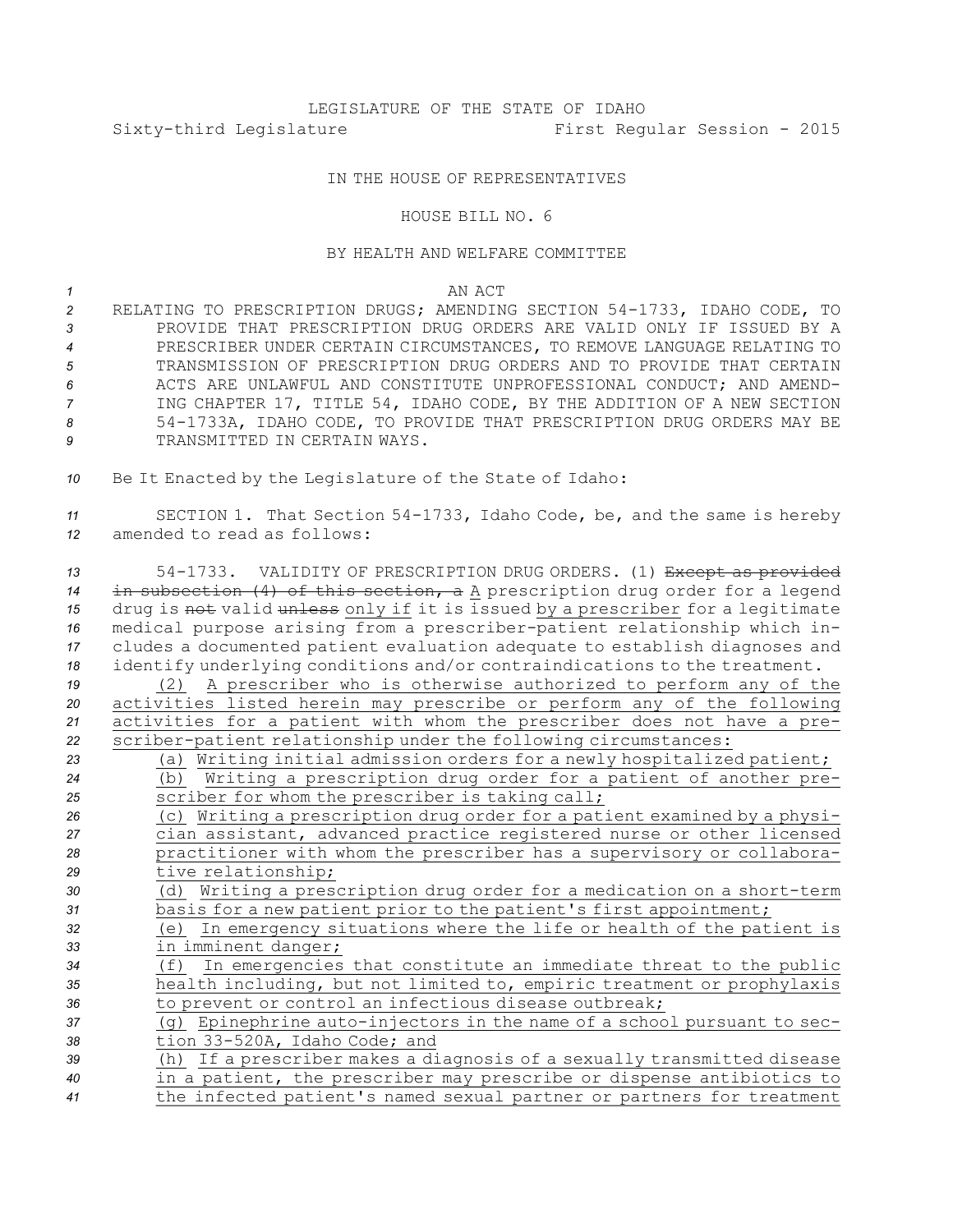| 1              | of the sexually transmitted disease as recommended by the most current   |
|----------------|--------------------------------------------------------------------------|
| 2              | centers for disease control and prevention (CDC) quidelines.             |
| 3              | Treatment, including issuing a prescription drug order, based<br>(3)     |
| $\overline{4}$ | solely on an online questionnaire or consultation outside of an ongoing  |
| 5              | clinical relationship does not constitute a legitimate medical purpose.  |
| 6              | (4) A prescription drug order may shall only be issued either:           |
| 7              | (a) Bby a practitioner acting in the usual course of his profession; or  |
| 8              | (b) By prescriber including a physician, dentist, veterinarian, scien-   |
| 9              | tific investigator or other person, other than a pharmacist, prescriber  |
| 10             | who is licensed in a jurisdiction other than the state of Idaho and is   |
| 11             | permitted by such license to dispense, conduct research with respect to  |
| 12             | or administer the prescribed prescribe legend drugs in the course of his |
| 13             | professional practice or research in such jurisdiction, so long as the   |
| 14             | individual is acting within the jurisdiction, scope and authority of     |
| 15             | his license when issuing the prescription drug order.                    |
| 16             | (c) The prescription drug order may be signed and sent electronically    |
| 17             | pursuant to chapter 50, title 28, Idaho Code.                            |
| 18             | (d) Transmission of prescription drug order. In addition to delivery     |
| 19             | of the original signed written prescription drug order to a licensed     |
| 20             | pharmacy:                                                                |
| 21             | (i) A prescription drug order that has been signed by the practi-        |
| 22             | tioner may be received by a licensed pharmacy for dispensing pur-        |
| 23             | poses through a facsimile transmission from the prescribing prac-        |
| 24             | titioner or the practitioner's agent, or from an institutional fa-       |
| 25             | eility for a patient or resident in such facility;                       |
| 26             | (ii) A prescription drug order may also be received by a licensed        |
| 27             | pharmacist verbally from the practitioner, the practitioner's            |
| 28             | agent or from a licensed practical nurse or licensed professional        |
| 29             | nurse in an institutional facility for a patient or resident in          |
| 30             | such facility;                                                           |
| 31             | (iii) A prescription drug order received verbally from the prac-         |
| 32             | titioner by a licensed practical nurse or licensed professional          |
| 33             | nurse in a licensed institutional facility for a patient or resi-        |
| 34             | dent in such facility may also be sent by facsimile transmission         |
| 35             | from the institutional facility to a licensed pharmacy for dis-          |
| 36             | pensing purposes provided the transmitted document includes the          |
| 37             | name of the prescriber issuing the prescription drug order, the          |
| 38             | name of the nurse who transcribed the order and the name of the per-     |
| 39             | son who sent the facsimile.                                              |
| 40             | (e) In the event that there are no refills remaining on an existing pre- |
| 41             | scription drug order, and the pharmacist requests a new prescription     |
| 42             | drug order from the practitioner, the practitioner's agent, after ob-    |
| 43             | taining practitioner authorization, may sign and return the request via  |
| 44             | facsimile so long as:                                                    |
| 45             | $(i)$ The request is generated from the pharmacy;                        |
| 46             | (ii) The request is for medication that the patient is currently         |
| 47             | <del>taking;</del>                                                       |
| 48             | (iii) There are no changes to the type of drug, its strength or di-      |
| 49             | rections for the continuation of therapy;                                |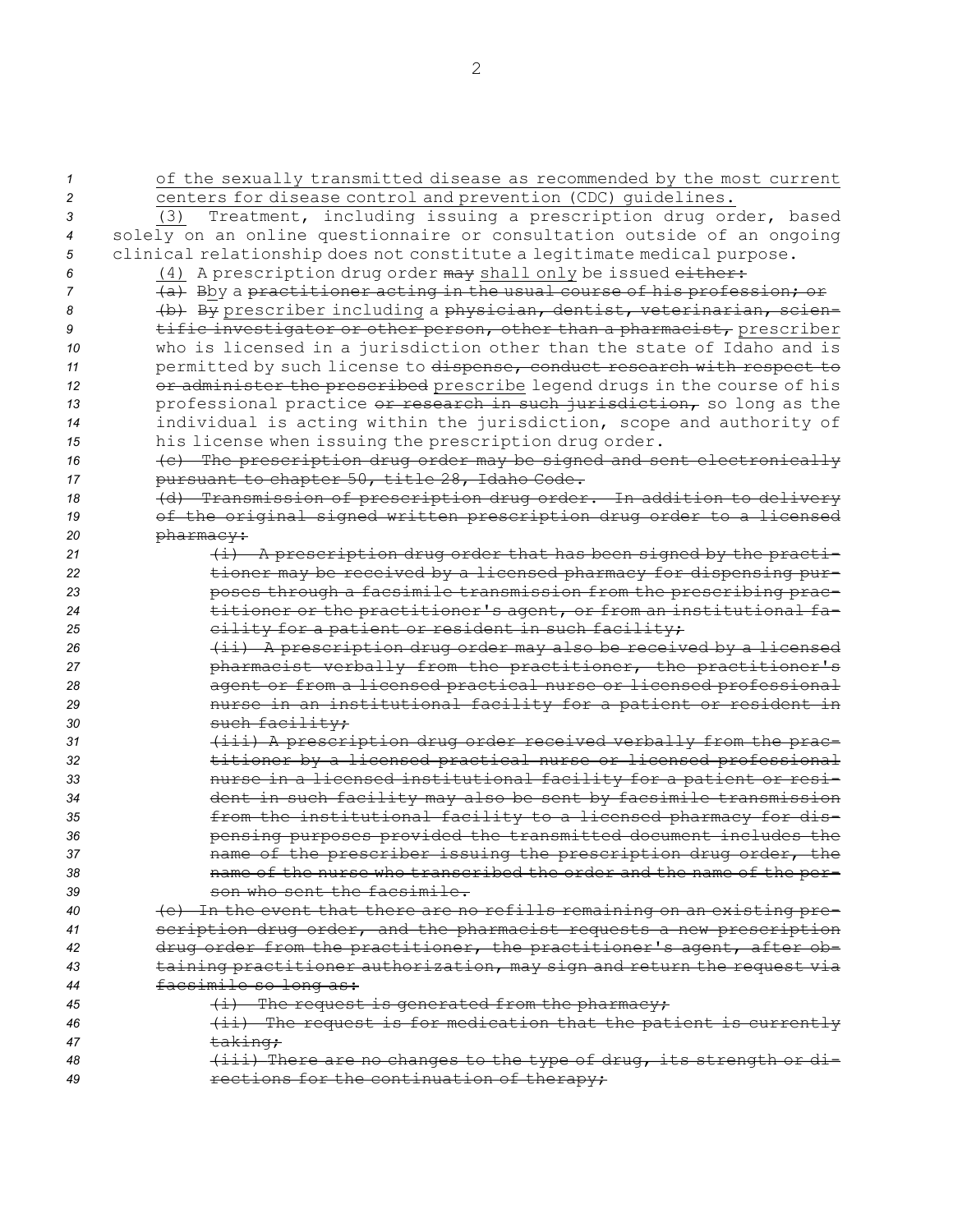(iv) The practitioner's agent's transmission is received via fac- simile from the practitioner's office; and (v) The request, which is subsequently transmitted back to the requesting pharmacy by the practitioner's agent, contains all components of <sup>a</sup> valid prescription drug order. (2) It is unlawful for <sup>a</sup> practitioner to knowingly issue an invalid pre- scription drug order for <sup>a</sup> legend drug. (3) It is unlawful for <sup>a</sup> pharmacist or veterinarian to knowingly fill an invalid prescription drug order for <sup>a</sup> legend drug. (4) <sup>A</sup> prescriber who is otherwise authorized to perform any of the ac- tivities listed in this subsection may prescribe or perform any of the fol- lowing activities for <sup>a</sup> patient with whom the prescriber does not have <sup>a</sup> pre- scriber-patient relationship under the following circumstances: (a) Writing initial admission orders for <sup>a</sup> newly hospitalized patient; (b) Writing <sup>a</sup> prescription for <sup>a</sup> patient of another prescriber for whom 16 the prescriber is taking call; (c) Writing <sup>a</sup> prescription for <sup>a</sup> patient examined by <sup>a</sup> physician as- sistant, advanced practice registered nurse or other licensed practi- tioner with whom the prescriber has <sup>a</sup> supervisory or collaborative re- lationship; (d) Writing <sup>a</sup> prescription for medication on <sup>a</sup> short-term basis for <sup>a</sup> new patient prior to the patient's first appointment; (e) In emergency situations where life or health of the patient is in imminent danger; (f) In emergencies that constitute an immediate threat to the public health including, but not limited to, empiric treatment or prophylaxis to prevent or control an infectious disease outbreak; (g) Epinephrine auto-injectors in the name of <sup>a</sup> school pursuant to sec- tion 33-520A, Idaho Code; (h) If <sup>a</sup> prescriber makes <sup>a</sup> diagnosis of <sup>a</sup> sexually transmitted disease in <sup>a</sup> patient, the prescriber may prescribe or dispense antibiotics to the infected patient's named sexual partner or partners for treatment of the sexually transmitted disease as recommended by the most current centers for disease control and prevention (CDC) guidelines. (5) Prescribing The following acts shall be unlawful: (a) To knowingly issue an invalid prescription drug order for <sup>a</sup> legend *<sup>37</sup>* drug; (b) To knowingly dispense <sup>a</sup> legend drug pursuant to an invalid pre- scription drug order; or (c) To prescribe drugs to individuals without <sup>a</sup> prescriber-patient re- lationship, and not in accordance with unless excepted in this section. Such acts shall be constitute unprofessional conduct and the prescriber or dispenser shall be subject to discipline according to the provisions of the Idaho Code chapter pursuant to which the prescriber or dispenser is li-censed, certified or registered.

*<sup>46</sup>* SECTION 2. That Chapter 17, Title 54, Idaho Code, be, and the same is *<sup>47</sup>* hereby amended by the addition thereto of <sup>a</sup> NEW SECTION, to be known and des-*<sup>48</sup>* ignated as Section 54-1733A, Idaho Code, and to read as follows: